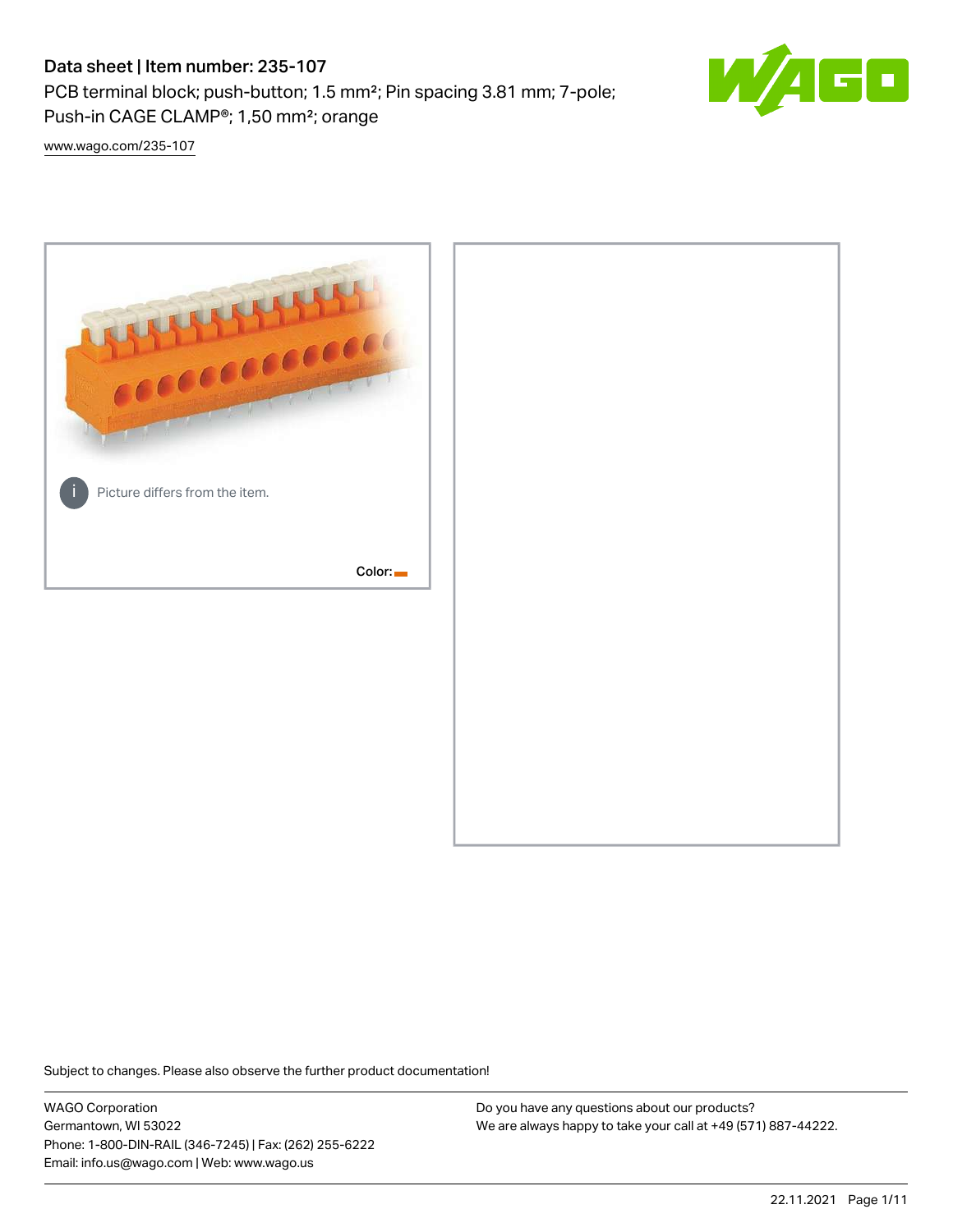

Dimensions in mm

 $L =$  (pole no. x pin spacing) + 1.5 mm

#### Item description

- **PCB terminal strips with push-buttons**
- $\blacksquare$ Push-in termination of solid and ferruled conductors
- $\blacksquare$ Convenient termination/removal of fine-stranded conductors via push-buttons

### Data Notes

Variants: Other pole numbers

Subject to changes. Please also observe the further product documentation! Other colors

WAGO Corporation Germantown, WI 53022 Phone: 1-800-DIN-RAIL (346-7245) | Fax: (262) 255-6222 Email: info.us@wago.com | Web: www.wago.us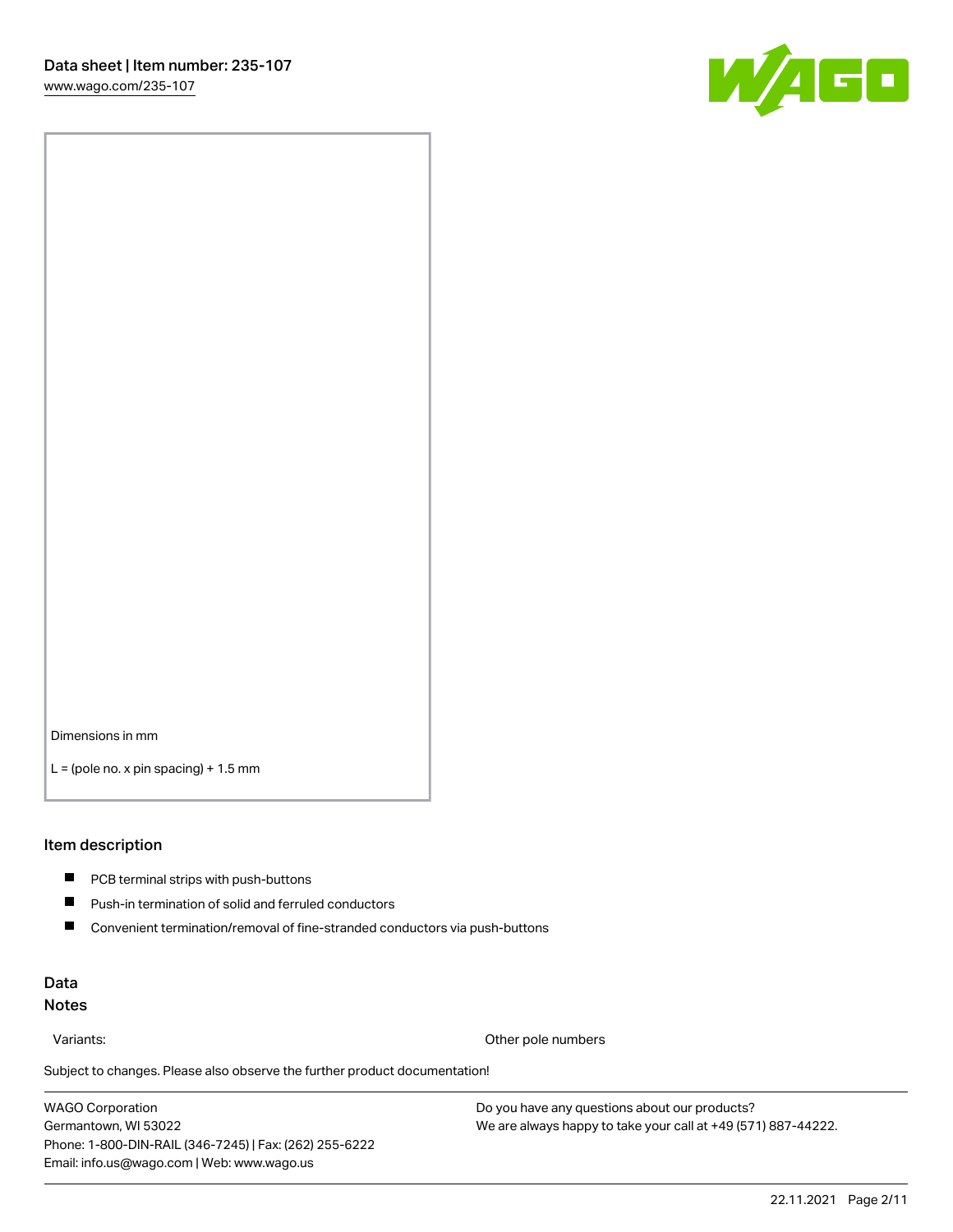

Other colors Mixed-color PCB connector strips Direct marking Other versions (or variants) can be requested from WAGO Sales or configured at https://configurator.wago.com/

#### Electrical data

#### IEC Approvals

| Ratings per                 | IEC/EN 60664-1                                                        |
|-----------------------------|-----------------------------------------------------------------------|
| Rated voltage (III / 3)     | 200 V                                                                 |
| Rated surge voltage (III/3) | 4 <sub>k</sub> V                                                      |
| Rated voltage (III/2)       | 320 V                                                                 |
| Rated surge voltage (III/2) | 4 <sub>k</sub> V                                                      |
| Nominal voltage (II/2)      | 500 V                                                                 |
| Rated surge voltage (II/2)  | 4 <sub>k</sub> V                                                      |
| Rated current               | 17.5A                                                                 |
| Legend (ratings)            | $(III / 2)$ $\triangle$ Overvoltage category III / Pollution degree 2 |

#### UL Approvals

| Approvals per                  | UL 1059 |
|--------------------------------|---------|
| Rated voltage UL (Use Group B) | 300 V   |
| Rated current UL (Use Group B) | 10 A    |
| Rated voltage UL (Use Group D) | 300 V   |
| Rated current UL (Use Group D) | 10 A    |

## CSA Approvals

| Approvals per                   | CSA   |
|---------------------------------|-------|
| Rated voltage CSA (Use Group B) | 300 V |
| Rated current CSA (Use Group B) | 10 A  |

### Connection data

| Total number of connection points |  |
|-----------------------------------|--|
| Total number of potentials        |  |
| Number of connection types        |  |
| Number of levels                  |  |

.<br>Subject to changes. Please also observe the further product documentation!

WAGO Corporation Germantown, WI 53022 Phone: 1-800-DIN-RAIL (346-7245) | Fax: (262) 255-6222 Email: info.us@wago.com | Web: www.wago.us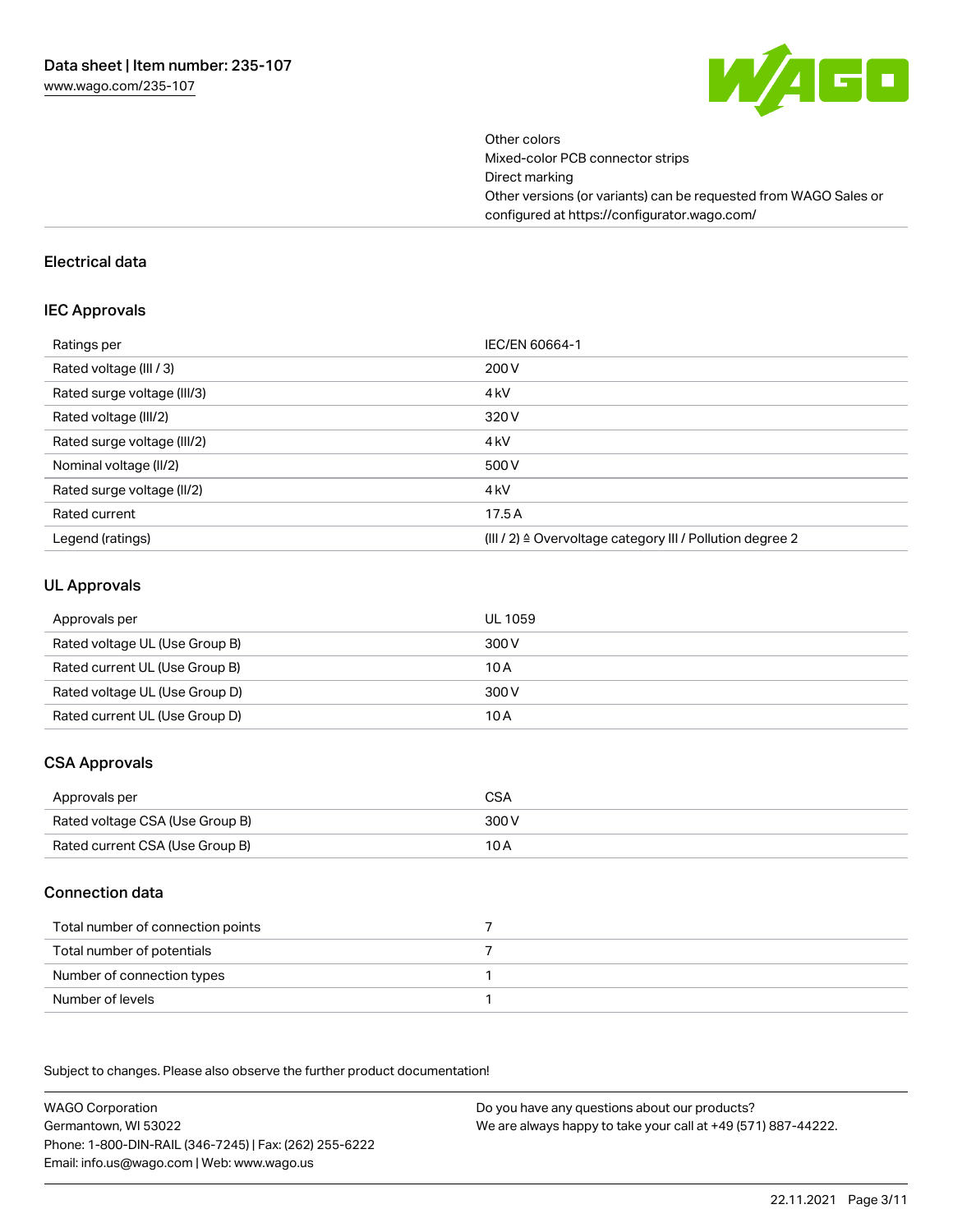[www.wago.com/235-107](http://www.wago.com/235-107)



## Connection 1

| Connection technology                             | Push-in CAGE CLAMP®                    |
|---------------------------------------------------|----------------------------------------|
| Actuation type                                    | Push-button                            |
| Solid conductor                                   | $0.51.5$ mm <sup>2</sup> / 20  16 AWG  |
| Fine-stranded conductor                           | $0.751.5$ mm <sup>2</sup> / 20  16 AWG |
| Fine-stranded conductor; with insulated ferrule   | $0.251$ mm <sup>2</sup>                |
| Fine-stranded conductor; with uninsulated ferrule | $0.251$ mm <sup>2</sup>                |
| Strip length                                      | $910$ mm $/0.350.39$ inch              |
| Conductor connection direction to PCB             | 0°                                     |
| Number of poles                                   |                                        |

# Physical data

| Pin spacing                          | 3.81 mm / 0.15 inch    |
|--------------------------------------|------------------------|
| Width                                | 28.17 mm / 1.109 inch  |
| Height                               | 19.1 mm / 0.752 inch   |
| Height from the surface              | 15.5 mm / 0.61 inch    |
| Depth                                | 12.5 mm / 0.492 inch   |
| Solder pin length                    | 3.6 <sub>mm</sub>      |
| Solder pin dimensions                | $0.4 \times 0.8$ mm    |
| Drilled hole diameter with tolerance | 1 <sup>(+0.1)</sup> mm |

## PCB contact

| PCB Contact                         | тнт                                      |
|-------------------------------------|------------------------------------------|
| Solder pin arrangement              | over the entire terminal strip (in-line) |
| Number of solder pins per potential |                                          |

## Material data

| Color                       | orange                                |
|-----------------------------|---------------------------------------|
| Material group              |                                       |
| Insulation material         | Polyamide (PA66)                      |
| Flammability class per UL94 | V0                                    |
| Clamping spring material    | Chrome nickel spring steel (CrNi)     |
| Contact material            | Electrolytic copper $(E_{\text{CL}})$ |
| Contact plating             | tin-plated                            |
| Fire load                   | 0.074 MJ                              |

Subject to changes. Please also observe the further product documentation!

| <b>WAGO Corporation</b>                                | Do you have any questions about our products?                 |
|--------------------------------------------------------|---------------------------------------------------------------|
| Germantown, WI 53022                                   | We are always happy to take your call at +49 (571) 887-44222. |
| Phone: 1-800-DIN-RAIL (346-7245)   Fax: (262) 255-6222 |                                                               |
| Email: info.us@wago.com   Web: www.wago.us             |                                                               |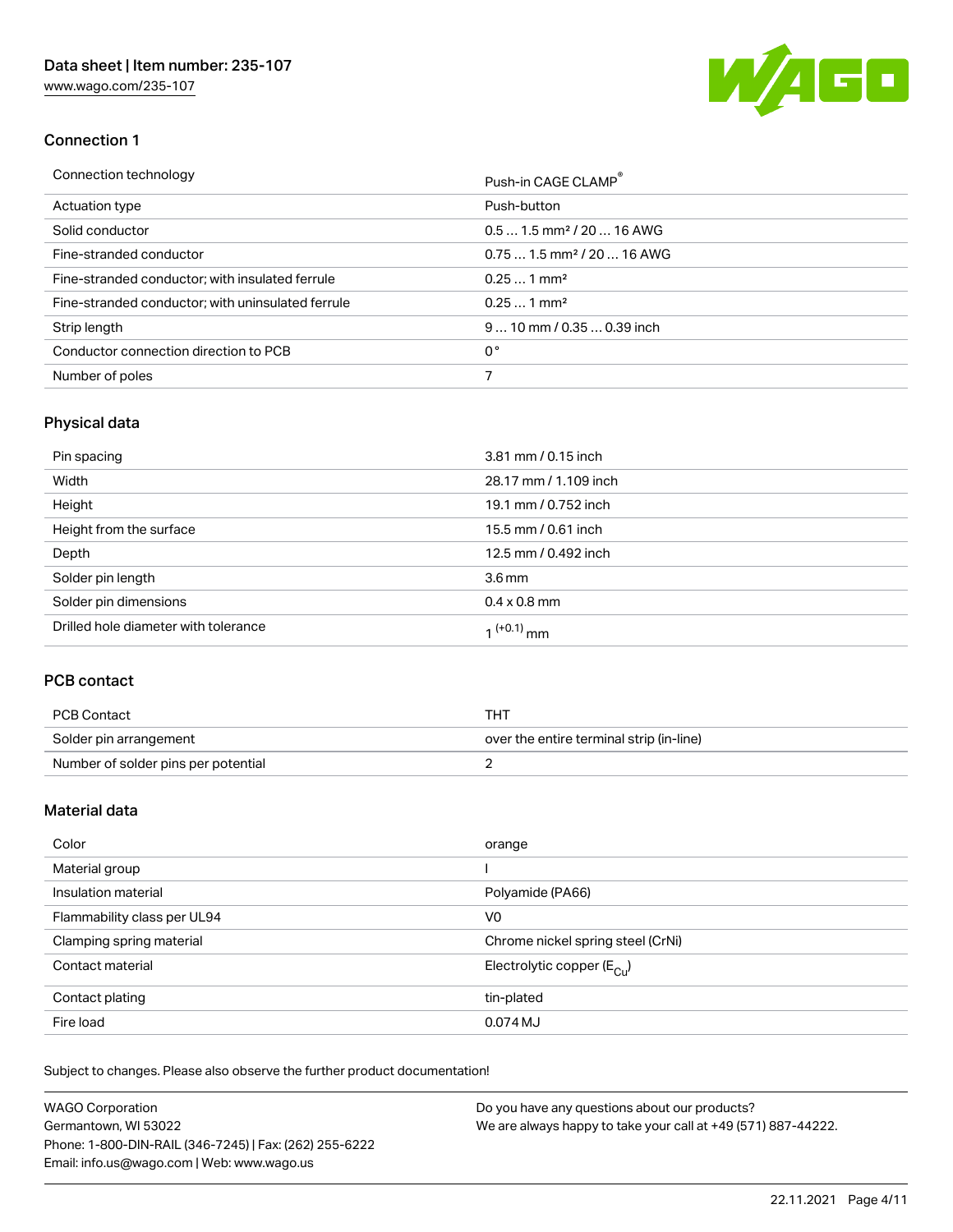[www.wago.com/235-107](http://www.wago.com/235-107)



| Weight                            | 4.1 <sub>g</sub>                                    |  |
|-----------------------------------|-----------------------------------------------------|--|
| <b>Environmental requirements</b> |                                                     |  |
| Limit temperature range           | $-60+105 °C$                                        |  |
| <b>Commercial data</b>            |                                                     |  |
| Product Group                     | 4 (Printed Circuit)                                 |  |
| P <sub>1</sub> (Q <sub>n</sub> )  | $\overline{100}$ $\overline{1101}$ $\overline{011}$ |  |

| PU (SPU)              | 160 (40) Stück |
|-----------------------|----------------|
| Packaging type        | box            |
| Country of origin     | CН             |
| <b>GTIN</b>           | 4044918828703  |
| Customs tariff number | 8536904000     |

# Approvals / Certificates

## Country specific Approvals

| Logo | Approval                                                                   | <b>Additional Approval Text</b> | Certificate<br>name  |
|------|----------------------------------------------------------------------------|---------------------------------|----------------------|
| KEMA | <b>CCA</b><br>DEKRA Certification B.V.                                     | EN 60947                        | 2149549.02           |
|      | <b>CCA</b><br>DEKRA Certification B.V.                                     | EN 60998                        | <b>NTRNL</b><br>6919 |
|      | <b>CCA</b><br>DEKRA Certification B.V.                                     | EN 60947-7-4                    | NTR NL-<br>7774      |
|      | <b>CCA</b><br>DEKRA Certification B.V.                                     | EN 60947                        | NTR NL-<br>7144      |
|      | <b>CSA</b><br>DEKRA Certification B.V.                                     | C22.2                           | 1673956              |
| 'DЕ  | <b>VDE</b><br>VDE Prüf- und Zertifizierungsinstitut                        | EN 60947                        | 40029328             |
|      | Subject to changes. Please also observe the further product documentation! |                                 |                      |

| <b>WAGO Corporation</b>                                | Do you have any questions about our products?                 |
|--------------------------------------------------------|---------------------------------------------------------------|
| Germantown, WI 53022                                   | We are always happy to take your call at +49 (571) 887-44222. |
| Phone: 1-800-DIN-RAIL (346-7245)   Fax: (262) 255-6222 |                                                               |
| Email: info.us@wago.com   Web: www.wago.us             |                                                               |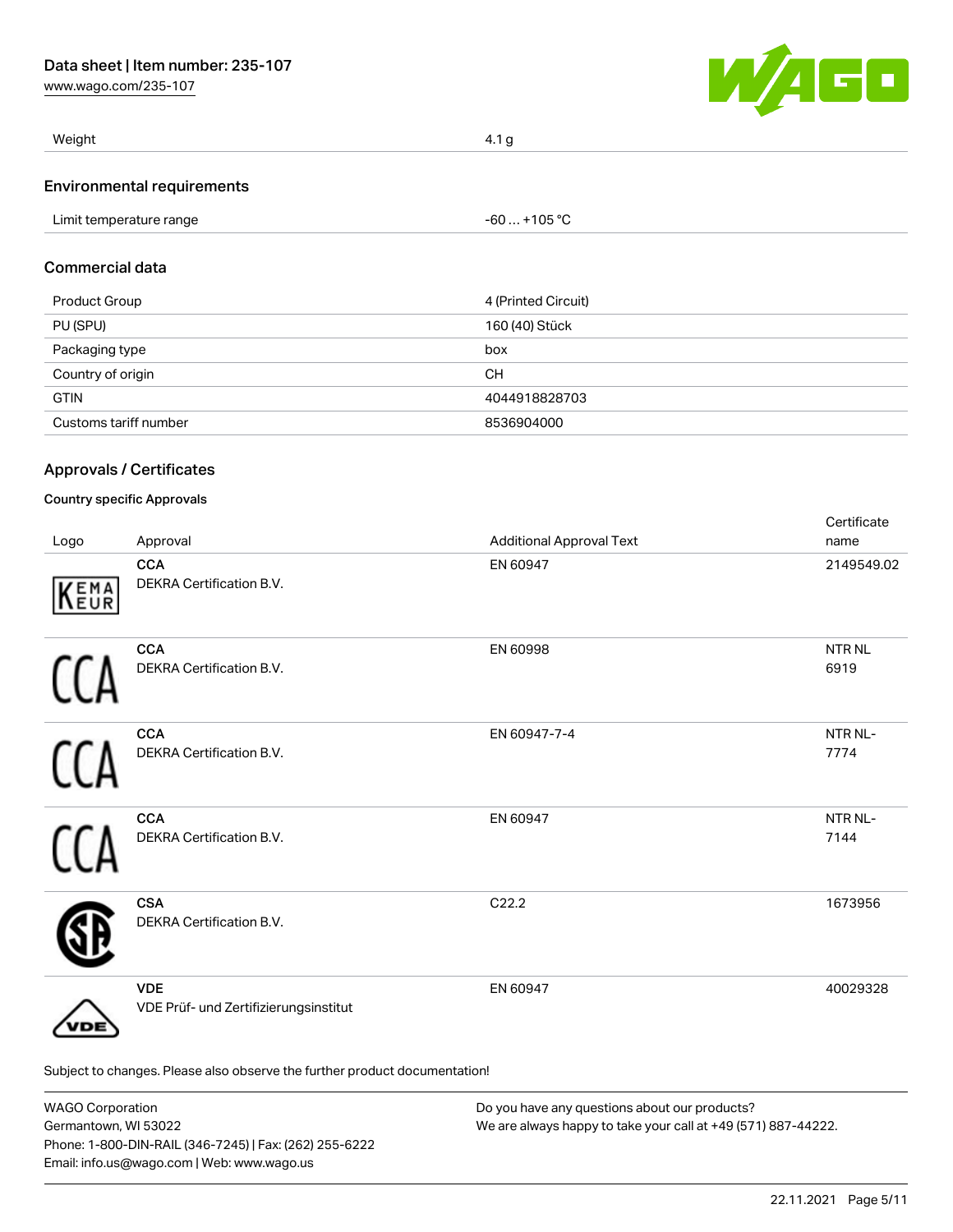[www.wago.com/235-107](http://www.wago.com/235-107)



### Ship Approvals

| Logo          | Approval                                                | <b>Additional Approval Text</b> | Certificate<br>name                |
|---------------|---------------------------------------------------------|---------------------------------|------------------------------------|
| ABS.          | <b>ABS</b><br>American Bureau of Shipping               | -                               | $19 -$<br>HG1869876-<br><b>PDA</b> |
| <b>BUREAU</b> | BV<br>Bureau Veritas S.A.                               | <b>IEC 60998</b>                | 11915/D0<br>BV                     |
|               | <b>DNV GL</b><br>Det Norske Veritas, Germanischer Lloyd |                                 | TAE000016Z                         |

# Optional accessories

Phone: 1-800-DIN-RAIL (346-7245) | Fax: (262) 255-6222

Email: info.us@wago.com | Web: www.wago.us

Tools

| Operating tool          |                                                                                                                                                                                    |                                                               |                      |
|-------------------------|------------------------------------------------------------------------------------------------------------------------------------------------------------------------------------|---------------------------------------------------------------|----------------------|
|                         | Item no.: 210-657<br>Operating tool; Blade: 3.5 x 0.5 mm; with a partially insulated shaft; short; multicoloured                                                                   |                                                               | www.wago.com/210-657 |
| 1                       | Item no.: 210-720<br>Operating tool; Blade: 3.5 x 0.5 mm; with a partially insulated shaft; multicoloured                                                                          |                                                               | www.wago.com/210-720 |
| Ferrules                |                                                                                                                                                                                    |                                                               |                      |
| Ferrule                 |                                                                                                                                                                                    |                                                               |                      |
|                         | Item no.: 216-101<br>Ferrule; Sleeve for 0.5 mm <sup>2</sup> / AWG 22; uninsulated; electro-tin plated; silver-colored                                                             |                                                               | www.wago.com/216-101 |
|                         | Item no.: 216-102<br>Ferrule; Sleeve for 0.75 mm <sup>2</sup> / AWG 20; uninsulated; electro-tin plated; silver-colored                                                            |                                                               | www.wago.com/216-102 |
|                         | Item no.: 216-103<br>Ferrule; Sleeve for 1 mm <sup>2</sup> / AWG 18; uninsulated; electro-tin plated                                                                               |                                                               | www.wago.com/216-103 |
| $\frac{1}{3}$           | Item no.: 216-123<br>Ferrule; Sleeve for 1 mm <sup>2</sup> / AWG 18; uninsulated; electro-tin plated; silver-colored                                                               |                                                               | www.wago.com/216-123 |
|                         | Item no.: 216-122<br>Ferrule; Sleeve for 0.75 mm <sup>2</sup> / AWG 20; uninsulated; electro-tin plated; silver-colored                                                            |                                                               | www.wago.com/216-122 |
|                         | Item no.: 216-142<br>Ferrule; Sleeve for 0.75 mm <sup>2</sup> / 18 AWG; uninsulated; electro-tin plated; electrolytic copper; gastight<br>crimped; acc. to DIN 46228, Part 1/08.92 |                                                               | www.wago.com/216-142 |
|                         | Item no.: 216-132<br>Ferrule; Sleeve for 0.34 mm <sup>2</sup> / AWG 24; uninsulated; electro-tin plated                                                                            |                                                               | www.wago.com/216-132 |
|                         | Subject to changes. Please also observe the further product documentation!                                                                                                         |                                                               |                      |
| <b>WAGO Corporation</b> |                                                                                                                                                                                    | Do you have any questions about our products?                 |                      |
| Germantown, WI 53022    |                                                                                                                                                                                    | We are always happy to take your call at +49 (571) 887-44222. |                      |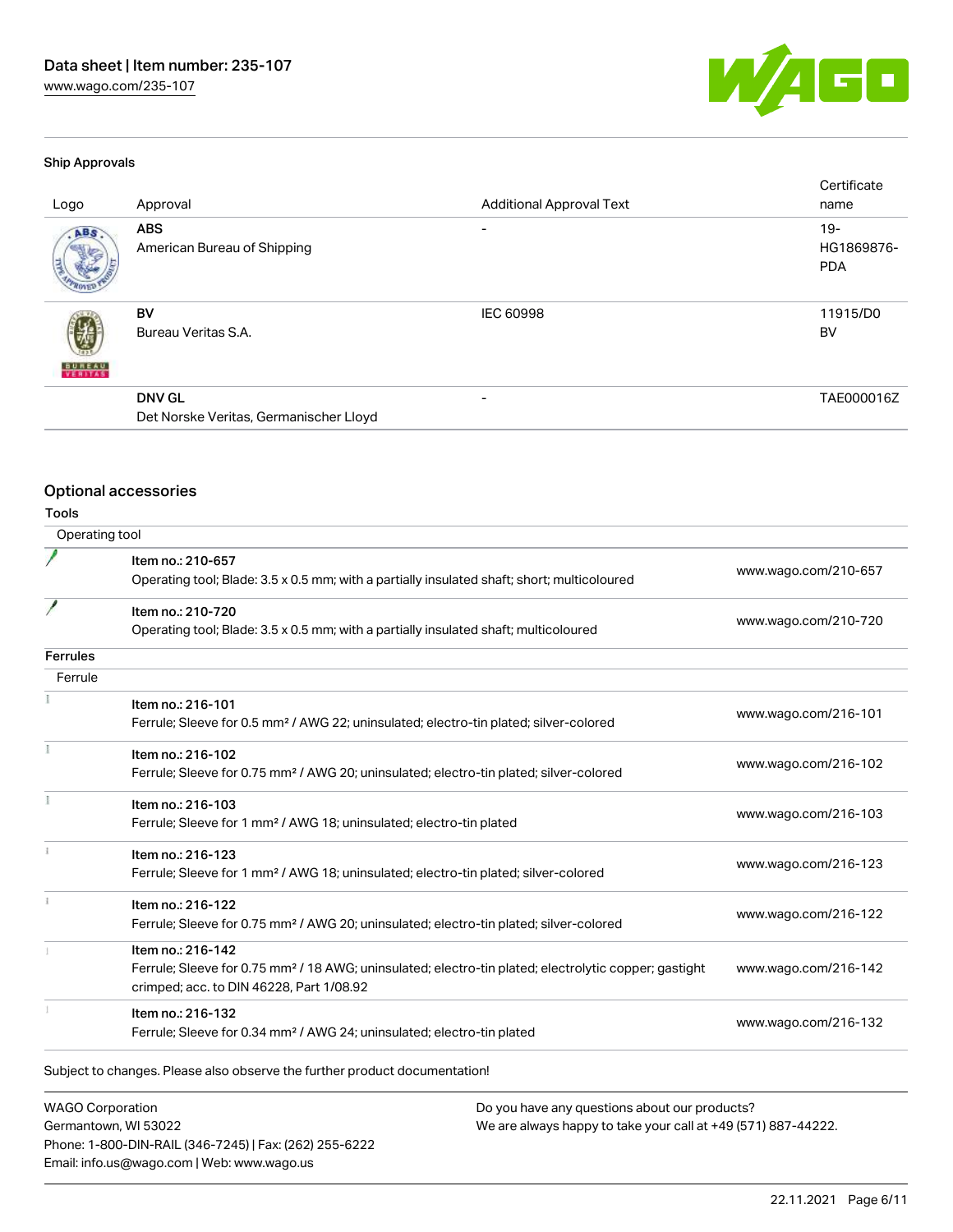[www.wago.com/235-107](http://www.wago.com/235-107)



| Item no.: 216-121<br>Ferrule; Sleeve for 0.5 mm <sup>2</sup> / AWG 22; uninsulated; electro-tin plated; silver-colored                                                                                  | www.wago.com/216-121 |
|---------------------------------------------------------------------------------------------------------------------------------------------------------------------------------------------------------|----------------------|
| Item no.: 216-143<br>Ferrule; Sleeve for 1 mm <sup>2</sup> / AWG 18; uninsulated; electro-tin plated; electrolytic copper; gastight<br>crimped; acc. to DIN 46228, Part 1/08.92                         | www.wago.com/216-143 |
| Item no.: 216-131<br>Ferrule; Sleeve for 0.25 mm <sup>2</sup> / AWG 24; uninsulated; electro-tin plated; silver-colored                                                                                 | www.wago.com/216-131 |
| Item no.: 216-141<br>Ferrule; Sleeve for 0.5 mm <sup>2</sup> / 20 AWG; uninsulated; electro-tin plated; electrolytic copper; gastight<br>crimped; acc. to DIN 46228, Part 1/08.92                       | www.wago.com/216-141 |
| Item no.: 216-152<br>Ferrule; Sleeve for 0.34 mm <sup>2</sup> / AWG 24; uninsulated; electro-tin plated                                                                                                 | www.wago.com/216-152 |
| Item no.: 216-203<br>Ferrule; Sleeve for 1 mm <sup>2</sup> / AWG 18; insulated; electro-tin plated; red                                                                                                 | www.wago.com/216-203 |
| Item no.: 216-202<br>Ferrule; Sleeve for 0.75 mm <sup>2</sup> / 18 AWG; insulated; electro-tin plated; gray                                                                                             | www.wago.com/216-202 |
| Item no.: 216-151<br>Ferrule; Sleeve for 0.25 mm <sup>2</sup> / AWG 24; uninsulated; electro-tin plated                                                                                                 | www.wago.com/216-151 |
| Item no.: 216-201<br>Ferrule; Sleeve for 0.5 mm <sup>2</sup> / 20 AWG; insulated; electro-tin plated; white                                                                                             | www.wago.com/216-201 |
| Item no.: 216-223<br>Ferrule; Sleeve for 1 mm <sup>2</sup> / AWG 18; insulated; electro-tin plated; red                                                                                                 | www.wago.com/216-223 |
| Item no.: 216-241<br>Ferrule; Sleeve for 0.5 mm <sup>2</sup> / 20 AWG; insulated; electro-tin plated; electrolytic copper; gastight<br>crimped; acc. to DIN 46228, Part 4/09.90; white                  | www.wago.com/216-241 |
| Item no.: 216-242<br>Ferrule; Sleeve for 0.75 mm <sup>2</sup> / 18 AWG; insulated; electro-tin plated; electrolytic copper; gastight<br>crimped; acc. to DIN 46228, Part 4/09.90; gray                  | www.wago.com/216-242 |
| Item no.: 216-222<br>Ferrule; Sleeve for 0.75 mm <sup>2</sup> / 18 AWG; insulated; electro-tin plated; gray                                                                                             | www.wago.com/216-222 |
| Item no.: 216-221<br>Ferrule; Sleeve for 0.5 mm <sup>2</sup> / 20 AWG; insulated; electro-tin plated; white                                                                                             | www.wago.com/216-221 |
| Item no.: 216-243<br>Ferrule; Sleeve for 1 mm <sup>2</sup> / AWG 18; insulated; electro-tin plated; electrolytic copper; gastight crimped; www.wago.com/216-243<br>acc. to DIN 46228, Part 4/09.90; red |                      |
| Item no.: 216-263<br>Ferrule; Sleeve for 1 mm <sup>2</sup> / AWG 18; insulated; electro-tin plated; electrolytic copper; gastight crimped; www.wago.com/216-263<br>acc. to DIN 46228, Part 4/09.90; red |                      |
| Item no.: 216-262<br>Ferrule; Sleeve for 0.75 mm <sup>2</sup> / 18 AWG; insulated; electro-tin plated; electrolytic copper; gastight<br>crimped; acc. to DIN 46228, Part 4/09.90; gray                  | www.wago.com/216-262 |
|                                                                                                                                                                                                         |                      |

Subject to changes. Please also observe the further product documentation!

WAGO Corporation Germantown, WI 53022 Phone: 1-800-DIN-RAIL (346-7245) | Fax: (262) 255-6222 Email: info.us@wago.com | Web: www.wago.us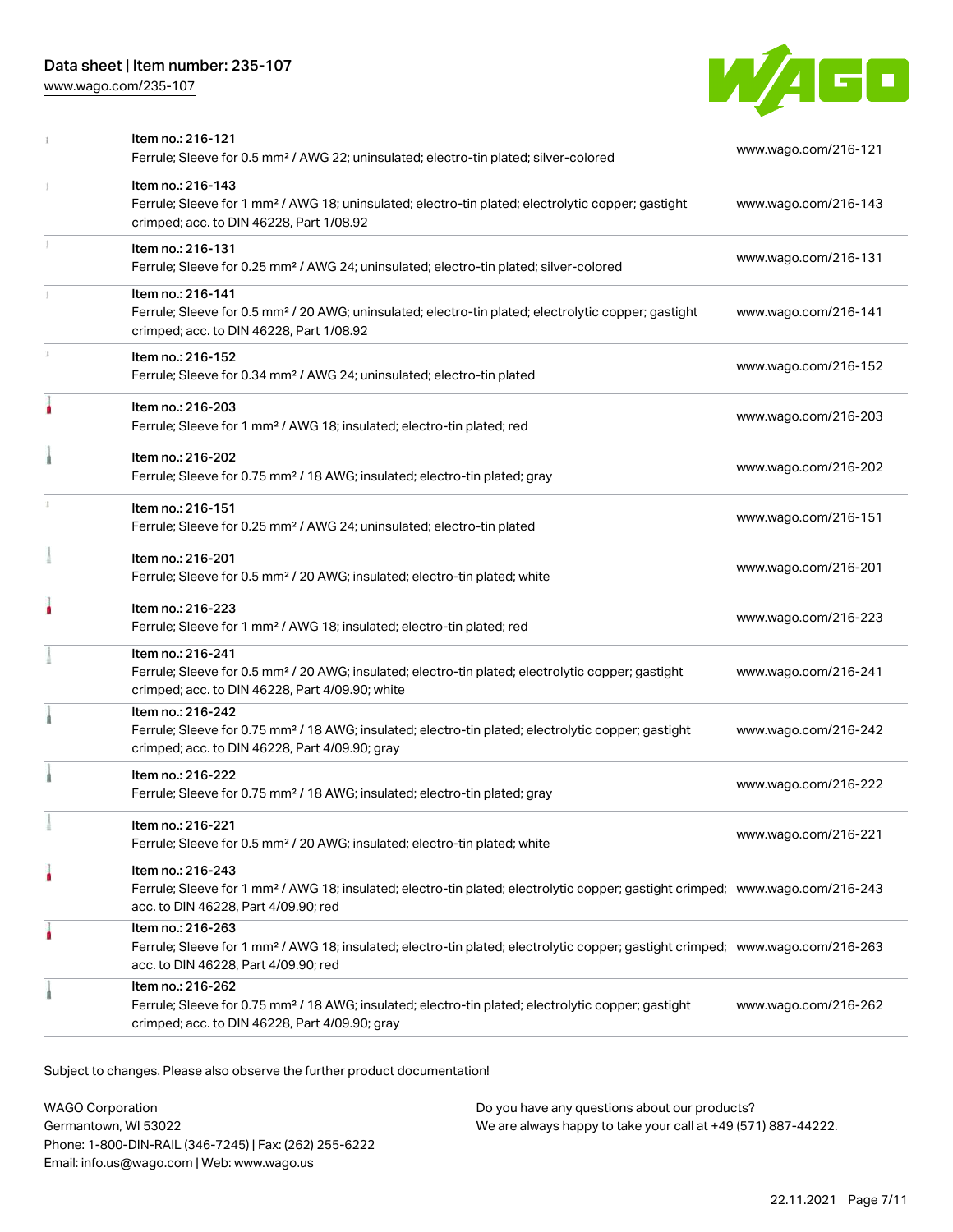[www.wago.com/235-107](http://www.wago.com/235-107)



|               | Item no.: 216-301                                                                                      | www.wago.com/216-301 |  |
|---------------|--------------------------------------------------------------------------------------------------------|----------------------|--|
|               | Ferrule; Sleeve for 0.25 mm <sup>2</sup> / AWG 24; insulated; electro-tin plated; yellow               |                      |  |
|               | Item no.: 216-321                                                                                      |                      |  |
|               | Ferrule; Sleeve for 0.25 mm <sup>2</sup> / AWG 24; insulated; electro-tin plated; yellow               | www.wago.com/216-321 |  |
|               | Item no.: 216-322                                                                                      |                      |  |
|               | Ferrule; Sleeve for 0.34 mm <sup>2</sup> / 22 AWG; insulated; electro-tin plated; green                | www.wago.com/216-322 |  |
|               | Item no.: 216-302                                                                                      |                      |  |
|               | Ferrule; Sleeve for 0.34 mm <sup>2</sup> / 22 AWG; insulated; electro-tin plated; light turquoise      | www.wago.com/216-302 |  |
|               | Marking accessories                                                                                    |                      |  |
| Marking strip |                                                                                                        |                      |  |
|               | Item no.: 210-332/381-202                                                                              |                      |  |
|               | Marking strips; as a DIN A4 sheet; MARKED; 1-16 (160x); Height of marker strip: 3 mm; Strip length 182 | www.wago.com/210-332 |  |
|               | mm; Horizontal marking; Self-adhesive; white                                                           | /381-202             |  |
|               | Item no.: 210-332/381-206                                                                              |                      |  |
|               | Marking strips; as a DIN A4 sheet; MARKED; 33-48 (160x); Height of marker strip: 3 mm; Strip length    | www.wago.com/210-332 |  |
|               | 182 mm; Horizontal marking; Self-adhesive; white                                                       | /381-206             |  |
|               | Item no.: 210-332/381-205                                                                              |                      |  |
|               | Marking strips; as a DIN A4 sheet; MARKED; 1-32 (80x); Height of marker strip: 3 mm; Strip length 182  | www.wago.com/210-332 |  |
|               | mm; Horizontal marking; Self-adhesive; white                                                           | /381-205             |  |
|               | Item no.: 210-332/381-204                                                                              |                      |  |
|               | Marking strips; as a DIN A4 sheet; MARKED; 17-32 (160x); Height of marker strip: 3 mm; Strip length    | www.wago.com/210-332 |  |
|               | 182 mm; Horizontal marking; Self-adhesive; white                                                       | /381-204             |  |

#### Additional Information

| Technical explanations | 2019 Apr 3 | pdf<br>2.0 MB   | Download |
|------------------------|------------|-----------------|----------|
|                        |            | pdf<br>125.0 kB | Download |

#### CAD files

| CAD data                  |     |          |
|---------------------------|-----|----------|
| 2D/3D Models 235-107      | URL | Download |
| CAE data                  |     |          |
| EPLAN Data Portal 235-107 | URL | Download |
|                           |     |          |

Subject to changes. Please also observe the further product documentation!

WAGO Corporation Germantown, WI 53022 Phone: 1-800-DIN-RAIL (346-7245) | Fax: (262) 255-6222 Email: info.us@wago.com | Web: www.wago.us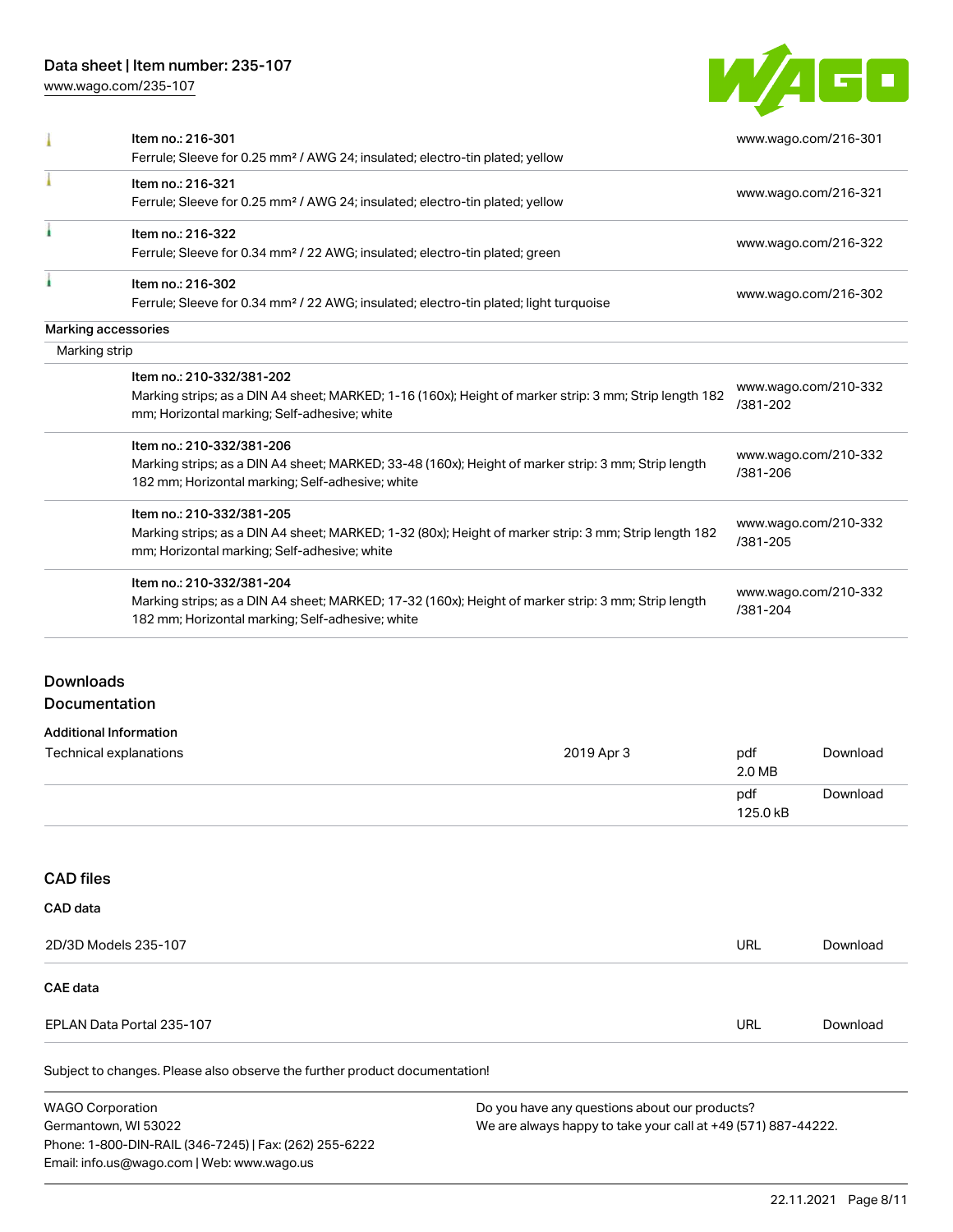# ZUKEN Portal 235-107 URL [Download](https://www.wago.com/global/d/Zuken_URLS_235-107)

#### PCB Design

Symbol and Footprint 235-107

CAx data for your PCB design, consisting of "schematic symbols and PCB footprints", allow easy integration of the WAGO component into your development environment.

#### Supported formats:

- $\blacksquare$ Accel EDA 14 & 15
- $\blacksquare$ Altium 6 to current version
- $\blacksquare$ Cadence Allegro
- $\blacksquare$ **DesignSpark**
- $\blacksquare$ Eagle Libraries
- $\blacksquare$ KiCad
- $\blacksquare$ Mentor Graphics BoardStation
- $\blacksquare$ Mentor Graphics Design Architect
- $\blacksquare$ Mentor Graphics Design Expedition 99 and 2000
- $\blacksquare$ OrCAD 9.X PCB and Capture
- $\blacksquare$ PADS PowerPCB 3, 3.5, 4.X, and 5.X
- $\blacksquare$ PADS PowerPCB and PowerLogic 3.0
- $\blacksquare$ PCAD 2000, 2001, 2002, 2004, and 2006
- $\blacksquare$ Pulsonix 8.5 or newer
- $\blacksquare$ STL
- 3D STEP  $\blacksquare$
- $\blacksquare$ TARGET 3001!
- П View Logic ViewDraw
- П Quadcept
- $\blacksquare$ Zuken CadStar 3 and 4
- $\blacksquare$ Zuken CR-5000 and CR-8000

PCB Component Libraries (EDA), PCB CAD Library Ultra Librarian

### Environmental Product Compliance

#### Compliance Search

Environmental Product Compliance 235-107 PCB terminal block; push-button; 1.5 mm²; Pin spacing 3.81 mm; 7-pole; Push-in CAGE CLAMP®; 1,50 mm²; orange URL [Download](https://www.wago.com/global/d/ComplianceLinkMediaContainer_235-107)

Subject to changes. Please also observe the further product documentation!

WAGO Corporation Germantown, WI 53022 Phone: 1-800-DIN-RAIL (346-7245) | Fax: (262) 255-6222 Email: info.us@wago.com | Web: www.wago.us

Do you have any questions about our products? We are always happy to take your call at +49 (571) 887-44222.



URL [Download](https://www.wago.com/global/d/UltraLibrarian_URLS_235-107)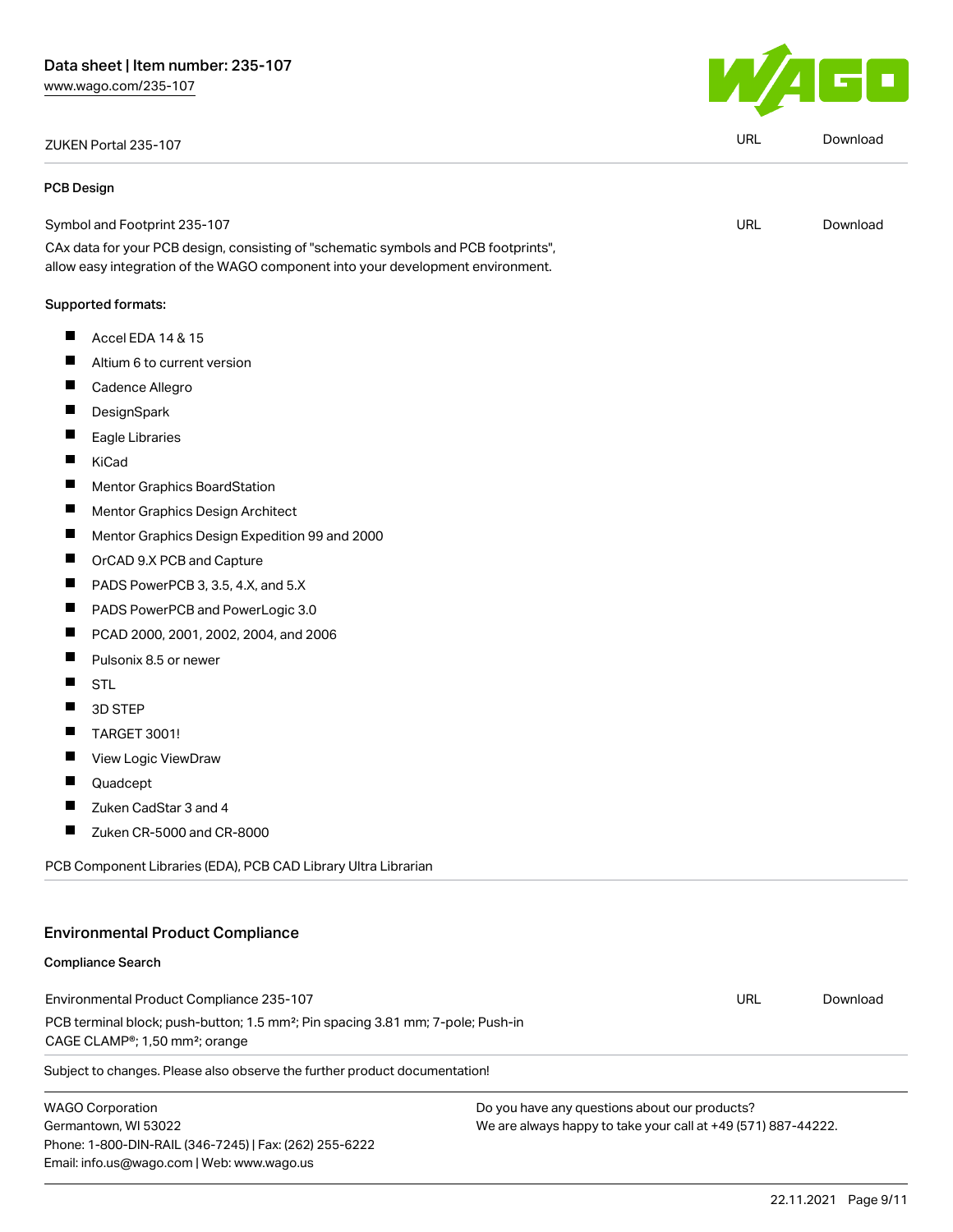Data sheet | Item number: 235-107 [www.wago.com/235-107](http://www.wago.com/235-107)



#### Installation Notes

Conductor termination



Inserting/removing fine-stranded conductors via push-button.



Insert/remove fine-stranded conductors with ferrules via push-button.



Insert solid conductors via push-in termination.

Installation



Combining 1- and 2-conductor terminal blocks with different pin spacing.

#### Testing

Subject to changes. Please also observe the further product documentation!

WAGO Corporation Germantown, WI 53022 Phone: 1-800-DIN-RAIL (346-7245) | Fax: (262) 255-6222 Email: info.us@wago.com | Web: www.wago.us